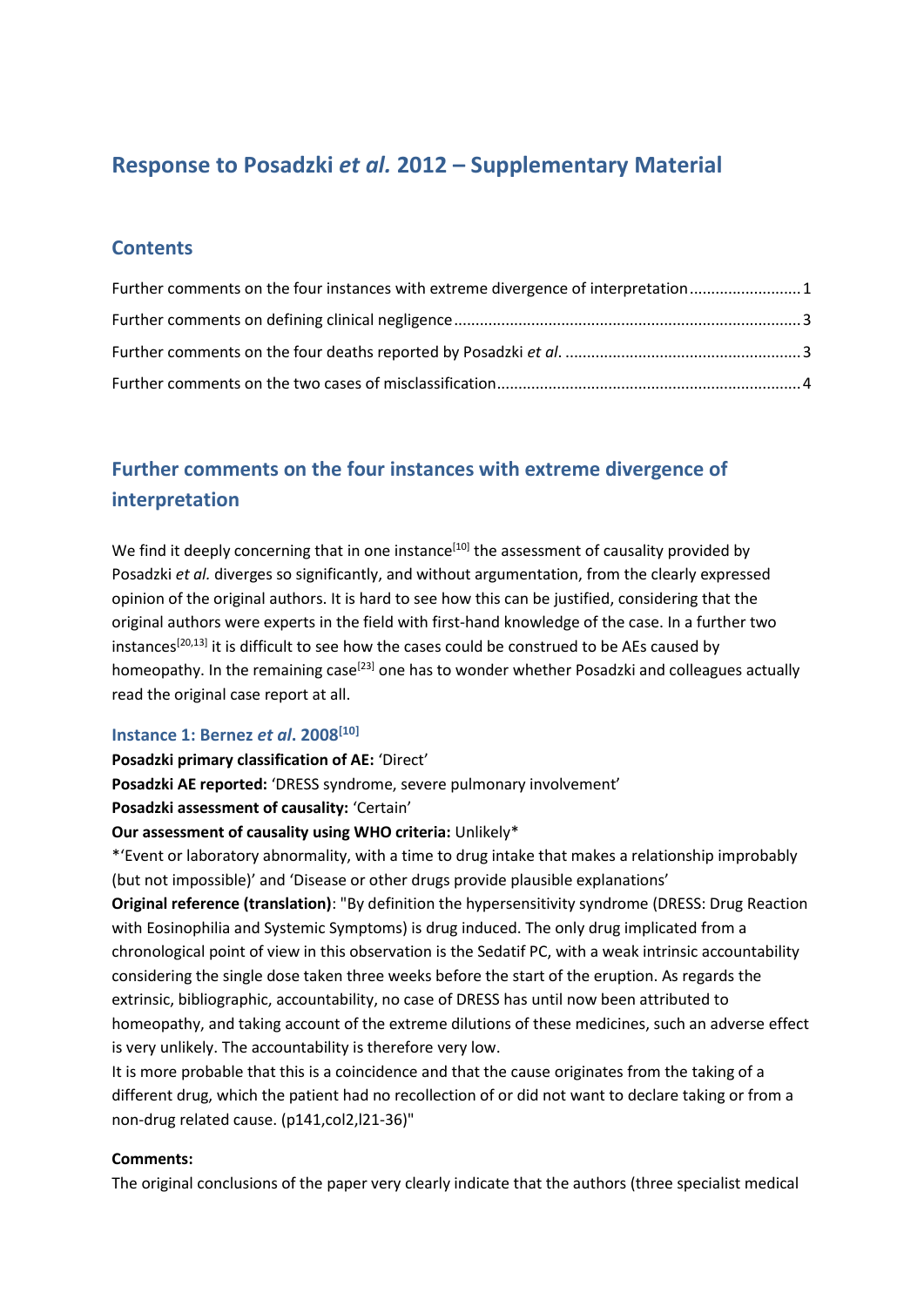doctors directly involved in the case from a hospital Dermatology department in Tours, France) did not believe there was any causal link between taking the homeopathic remedy and the reported clinical case, whereas Posadzki *et al*. rate this case a 'certain' in terms of homeopathy causality.

#### **Instance 2: Geukens 2001[20]**

**Posadzki primary classification of AE:** 'Direct' **Posadzki assessment of causality:** 'Almost certain' **Posadzki adverse event reported:** 'Heart disease and bladder cancer' **Our assessment of causality using WHO criteria:** Unlikely\* \*'Disease or other drugs provide plausible explanations'

The abstract to this paper reads: " … Both of the following cases are actually the same patient, presenting with two distinct pathologies – heart disease and cancer of the bladder. The keynote symptom in the first instance, when the patient suffered angina, was remarkable amelioration produced by strenuous exertion, leading to the prescription of Rhus Toxicodendron, which acted thoroughly. Subsequently, the patient developed cancer of the bladder, that occurrence suggesting that even after a correct homeopathic remedy has been prescribed, a patient may subsequently contract a cancerous condition. The symptoms of the patient then – burning dysuria, involuntary stools, and dreams of dancing - led to the prescription of Gambogia, with very gratifying results."

C**omments:** Clearly, these two cases involve homeopathic treatment of two separate diseases using homeopathy, at different points in the patient's medical history. It is extremely hard to see how these cases could be considered as being caused by homeopathy, although Posadzki *et al.* rate causality as 'almost certain'.

#### **Instance 3: Colin 2006[13]**

**Posadzki primary classification of AE:** 'Substitution of conventional care with homeopathy' **Posadzki assessment of causality:** 'Likely' **Posadzki condition reported:** 'Deterioration of pulmonary allergy' **Our assessment of causality using WHO criteria:** Unlikely\* \*'Disease or other drugs provide plausible explanations'

This case series reports on 147 cases of respiratory allergies treated using homeopathy and attests to the fact that homeopathy is a useful treatment option in such cases. The prescriber – who is both a General Practitioner (GP) and homeopath – discusses fully the fact that patients are provided with conventional treatment where indicated. In two of the 147 cases reported the condition of the patient deteriorated. Posadzki *et al.* classify these two cases as indirect AEs due to substitution of homeopathy for conventional care, yet clearly, conventional care was provided throughout. It is difficult to see how Posadzki *et al.* could consider these two cases as being 'likely' due to the homeopathy.

#### **Instance 4: Ibsen 1987[23]**

**Posadzki primary classification of AE:** 'Substitution of conventional care with homeopathy' **Posadzki assessment of causality:** 'Likely' **Posadzki condition reported:** 'Severe aggravation of atopic dermatitis' **Our assessment:** Case has nothing to do with homeopathy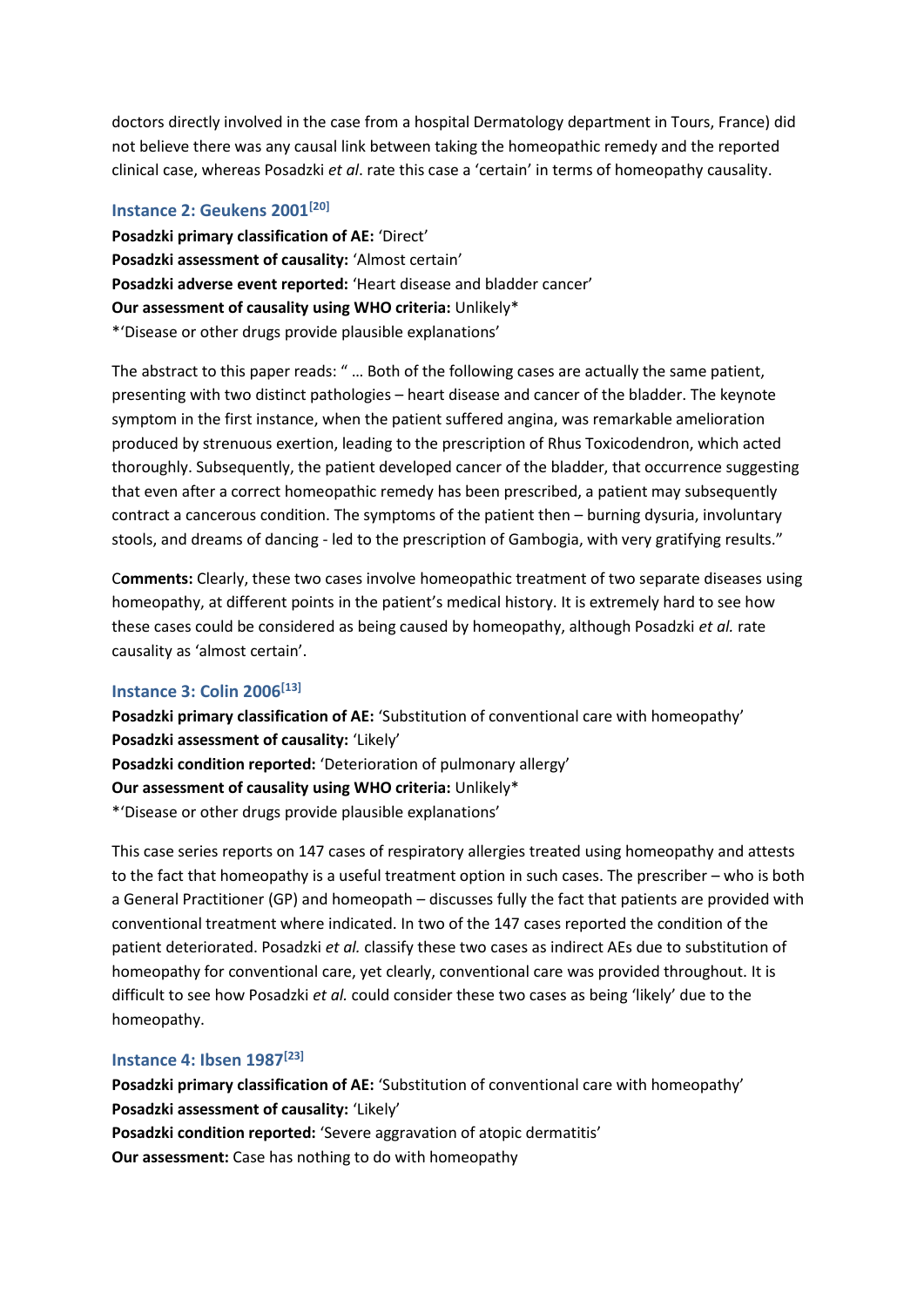Posadzki *et al.* report four cases of substitution of conventional care from this reference, however on inspection of the original paper, we see there is actually NO reference made to homeopathy what so ever. The word homeopathy only appeared in the English version of the title as an incorrect translation of the term 'alternative medicine', yet this does not deter Posadzki and colleagues from reporting these cases as 'likely' caused by homeopathy.

### <span id="page-2-0"></span>**Further comments on defining clinical negligence**

Three conditions must be met in a case of medical negligence, one of which is failure of the doctor to provide the standard of care needed to fulfil this duty<sup>1</sup>. In the UK, the standard of care is primarily determined by the Bolam test<sup>2</sup>.

The Bolam test recognises that there might be several schools of thought regarding proper medical management, which allows medical practitioners to rebut a charge of negligence if they can show that they acted in accordance with practice approved by a body of other responsible practitioners.

In the four cases of deaths reported by Posadzki *et al*. [8, 32, 26, 41] we argue that the care provided would not be considered acceptable as judged by a body of other responsible homeopathic practitioners and are therefore cases of clinical negligence (see below for detail of cases).

### <span id="page-2-1"></span>**Further comments on the four deaths reported by Posadzki** *et al***.**

We argue that the four deaths Posadzki's team report as being caused by homeopathy are in fact cases of clinical negligence i.e. the care provided would not meet the standard of an ordinary and competent qualified homeopath acting responsibly (see previous section).

Two are cases of inappropriate prescribing: In Spain a prescription containing material doses of two poisonous herbs (*Nux-vomica* and *Rhus-tox)* caused death from acute pancreatitis[8], and in India a homeopath self-prescribed a low dilution 'arsenic-containing homeopathic preparation' for 3 years to improve his sexual performance, and contracted cancer and died 50 years later<sup>[32]</sup>. Such poisonous preparations would not be available from EU pharmacies without a medical doctor's prescription<sup>3</sup> and would certainly not be prescribed by an 'ordinary and competent qualified homeopath acting responsibly' due to their clearly toxic nature.

In the remaining two cases the person prescribing failed to provide standard care. In both instances, one in Israel<sup>[26]</sup> and one in Australia<sup>[41]</sup>, the prescriber failed to acknowledge that the homeopathic treatment given was ineffective and, despite increasing severity of the patient's clinical condition, the appropriate referral for essential conventional treatment was not made. It should also be noted that in the Australian case, the prescriber was the child's father – an unqualified, unregistered 'homeopath'. The judge who presided over the court case investigating this child's death found that, '…This case does not concern the failure of homeopathy. Rather, it concerns the gross criminal negligence of two parents who failed to ensure that their infant daughter received necessary and appropriate medical care and attention for a treatable condition". 4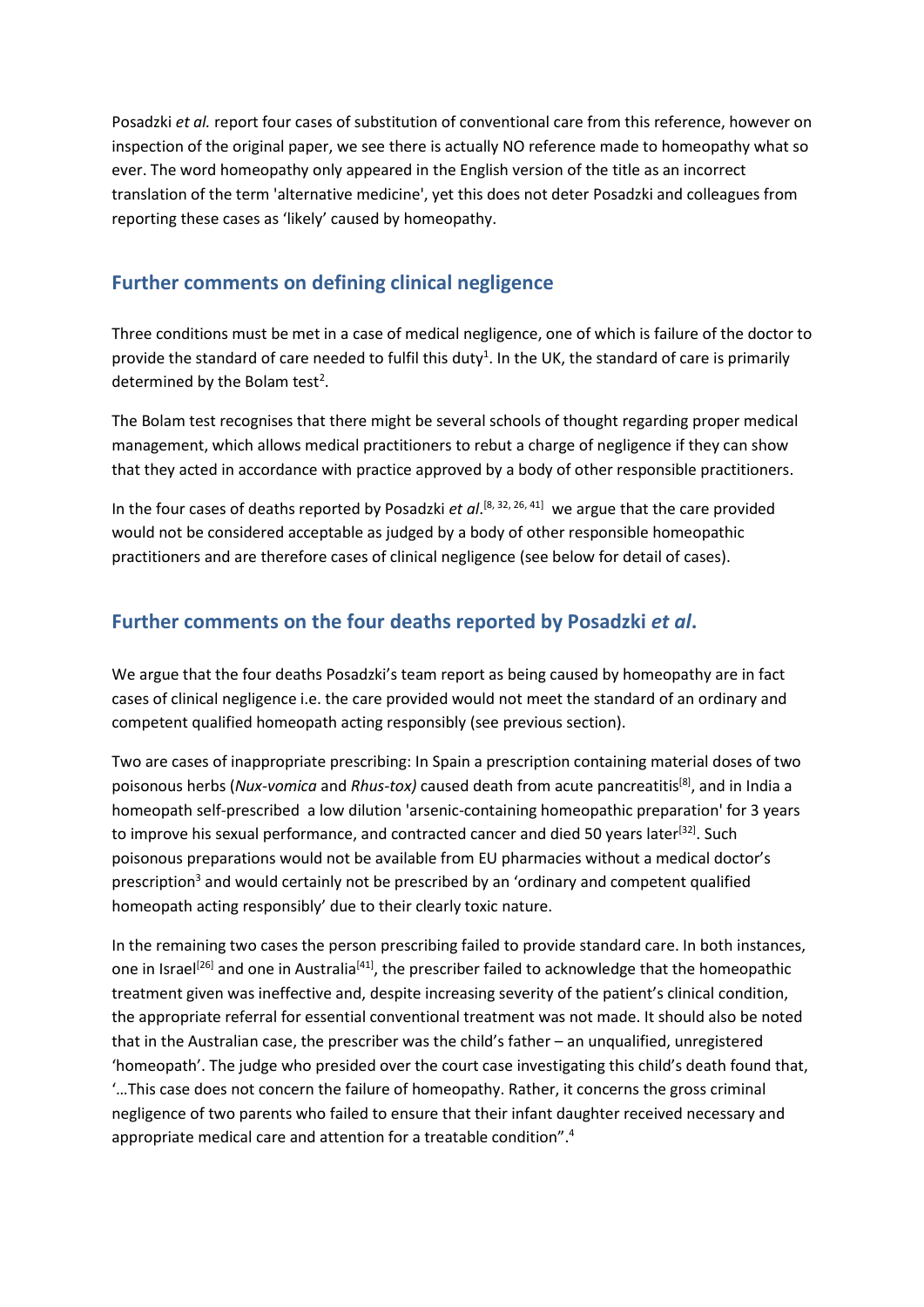## <span id="page-3-0"></span>**Further comments on the two cases of misclassification**

#### **Instance 1: Goodyear & Harper 1990[21]**

**Posadzki primary classification of AE:** 'Direct' **Posadzki assessment of causality:** 'Almost certain' **Posadzki adverse event reported:** 'Hyponatraemia, hypoalbuminaemia, erythaema and limb oedema'

**Our assessment of causality:** Substitution of conventional care with homeopathy

In the discussion of the case the original authors state: "While homeopathic medicine has relieved some diseases, in our opinion there is little evidence to suggest it is helpful in atopic eczema. Thus caution is needed in the use of homeopathic medicines as the sole treatment for this condition. Severe exacerbations should be recognised and treated early by conventional medicines to avoid the risk of potentially life threatening complications."

**Comments:** This is not a case caused by homeopathy but a case of substitution of conventional care with homeopathy. Therefore it should be classified as an indirect AE, yet Posadzki *et al.* classify this case as a direct AE with 'almost certain' causality from homeopathy.

#### **Instance 2: Kuenzli et al. 2004[25]**

**Posadzki primary classification of AE:** 'Direct' **Posadzki assessment of causality:** 'Likely' **Posadzki adverse event reported:** 'Bullous pemphigoid, severe asthaenia' **Our assessment of causality:** Substitution of conventional care with homeopathy

The abstract of the original paper reads: "… While the role of homeopathy in triggering the disease remains unclear, our observation attests to the potential life-threatening course of childhood BP in instances where the appropriate treatment is withheld."

In the discussion the original authors state: "Although in the present case no conclusions about the role of homeopathy in the triggering of BP can be made, clinicians should be aware of the potential side effects associated with homeopathy, the indications of which should be carefully evaluated according to the clinical settings as illustrated in this case."

**Comments:** The original authors (Dept Dermatology, University Hospital, Geneva) clearly indicate that the causation of this case cannot be attributed to homeopathy. This is a case of substitution of conventional care with homeopathy, therefore it should be classified as an indirect AE, yet Posadzki *et al.* classify this case as a direct AE with 'Likely' causality from homeopathy.

#### **Acknowledgements**

Many thanks to Kate Chatfield and Dr Robert Mathie for fruitful discussions and to Stephanie Arnberg-Bengtsson, Dr Emma del Carmen Macias Cortes, Rivka Klein de Graaf, Yanai Lev-or, Christine Liebing-Gabel, Ulrike Kessler, Risto Taipani Raihala, Dr Celia Steiman and Ingrid Wawra for help with translation of non-English articles.

### **References**